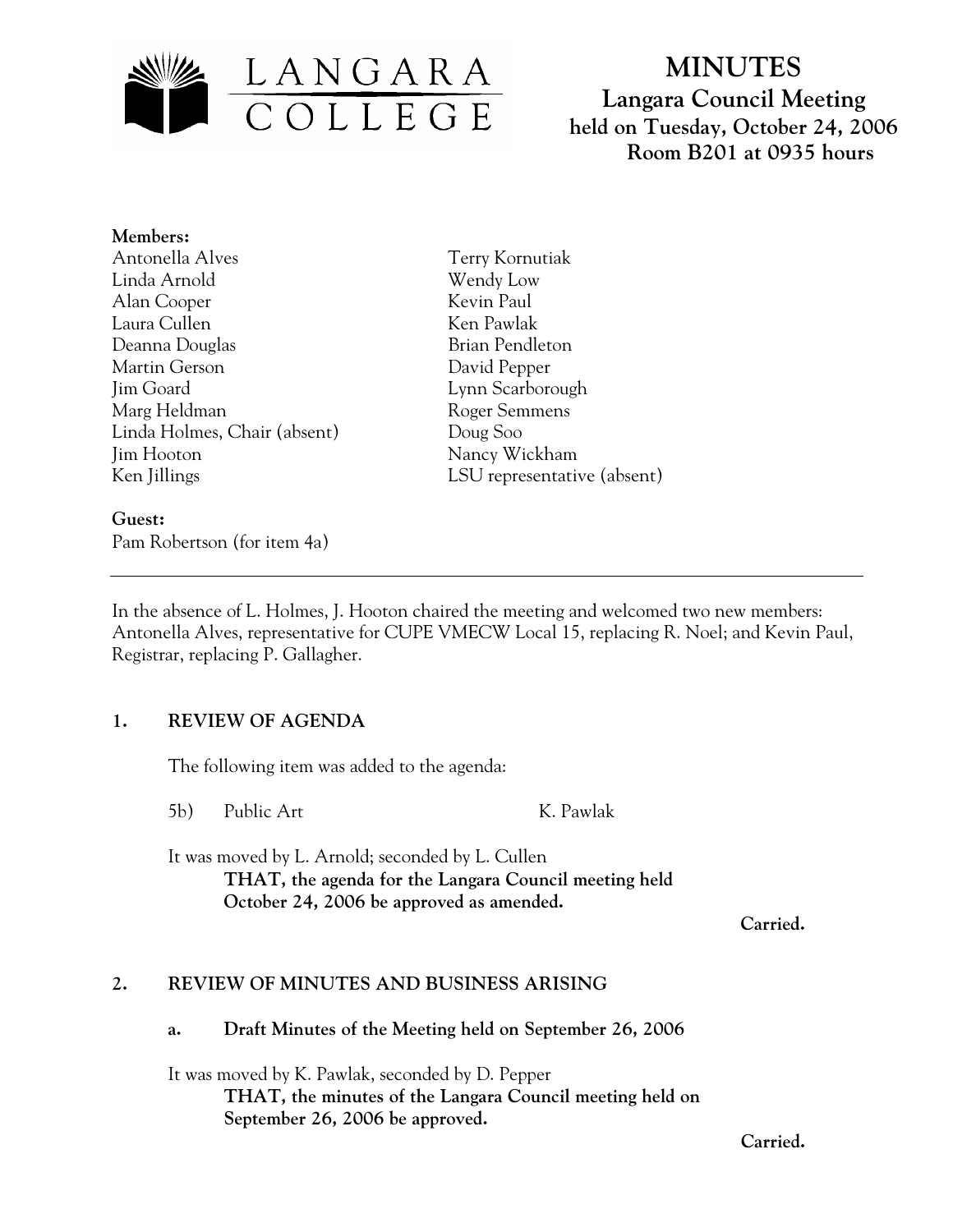# **3. CURRICULUM ITEMS**

## **a. Education Council Meeting held September 19, 2006**

L. Cullen introduced the Summary Report of the Education Council meeting held September 19, 2006, noting that approval in principle was granted for the three draft documents related to the Bachelor of Recreation Management. It was noted that the Computing Science and Information Systems has now been replaced with the Management Information Systems Diploma program, with the last intake of students in the CSIS program completing their diploma requirements.

L. Cullen noted that the report contained no items with financial implications.

It was moved by M. Heldman; seconded by L. Arnold **THAT, the Summary Report for the Education Council meeting held September 19, 2006 be received.** 

**Carried.** 

# **4. ACTION ITEMS**

# **a. Revision to Policy B1005 – Alumni Awards**

P. Robertson, Alumni Coordinator, referenced the proposed revised policy as attached to the agenda and provided background to the proposal to amend the definition of "Alumnus", noting that the current reference for a student to complete 54 to 60 credits eliminates the eligibility of student athletes who complete 36 credits over two years.

After a brief discussion, it was agreed that the definition should be further amended to reference the inclusion of all College credentials. The definition was amended to read:

Alumnus: for the purposes of the Langara College Outstanding Alumni awards, an alumnus is defined as a living former student of Langara College who has successfully completed a minimum of 30 credits in Arts and Science or received any approved Langara College credential.

 Additionally, it was noted that section 5.1 was a repeat of the definition of Alumnus and should be removed, with the remaining sections re-numbered.

 It was moved by W. Low; seconded by M. Gerson **THAT, the revisions to Policy B1005 – Alumni Awards be approved as described.** 

 **Carried.** 

P. Robertson noted that the call for nominations will be announced mid-November 2006, with the awards being presented for the first time, at the 2007 graduation ceremonies, one each at the morning and afternoon ceremony.

**b. Revision to Policy E2001 – Access to Student Information**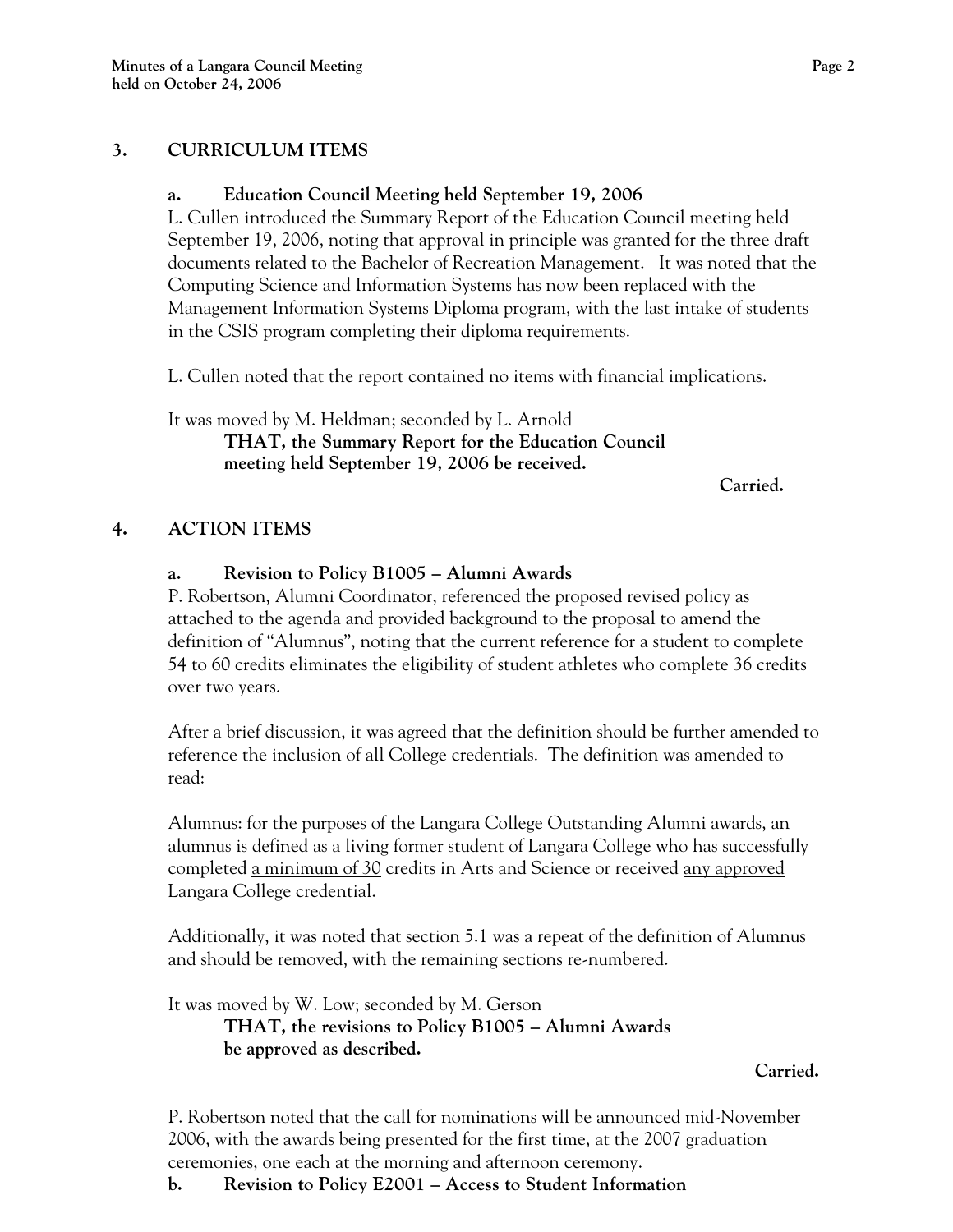D. Douglas chaired the discussion of this item and J. Hooton spoke to the revisions being recommended. He referenced the work of P. Gallagher, D. Soo, J. Goard, M.A. Epp and L. Sum, who all assisted him in the preparation of revisions to this policy, which are two-fold: (i) to include reference to the access to Continuing Studies student information thus making the policy applicable college-wide; and (ii) to describe the process for establishing employee access to information.

A lengthy discussion ensued, which included the following comments:

- under Definitions include reference to current and former students; replace reference to "home" with "personal"; add wording to reference "disability".
- add a note to section 5.1 "students will be afforded the opportunity to grant consent" - regarding the use of their student information.
- how does a faculty member know that a student has signed the consent (if they have not and are in a web-based course, how does this affect messages posted on the discussion board?).
- expand section 5.5 to reference that this policy does not apply to research projects.
- in section 5.6, omit the example of sending out emails for the promotion of a course as this could be construed to include the emails sent to students on waitlists advising them of a new course offering being added; use a different example?
- add wording to section 5.7 "third party" to include the LSU and some groups related to CS in the list of organizations that require an agreement in order to access student information.
- clarify intent of section 5.9 by adding wording "… and direction of the Director may gain access and provide access to Student Information …".
- insert a procedure that identifies how we obtain a student's permission via the application form.
- revise section  $8.3 \cdot$  both (a) and (b) to describe current practice.
- attach a copy of the application form as an appendix to the policy (as a reference to the wording on the form regarding the "waiver" being signed by students regarding the use of their student information).
- add a definition or identify somewhere who the Policy Director is.
- add a definition for Executive Member and be consistent with terminology for such (Executive Member / Senior Administrator – do they mean the same people?).
- add a definition for ICS.
- describe/refer to the senior authority (Dean, Student Support Services) maybe in Section 9 (Responsibility).

 J. Hooton will review the comments provided and further revise the policy for discussion at a future Council meeting.